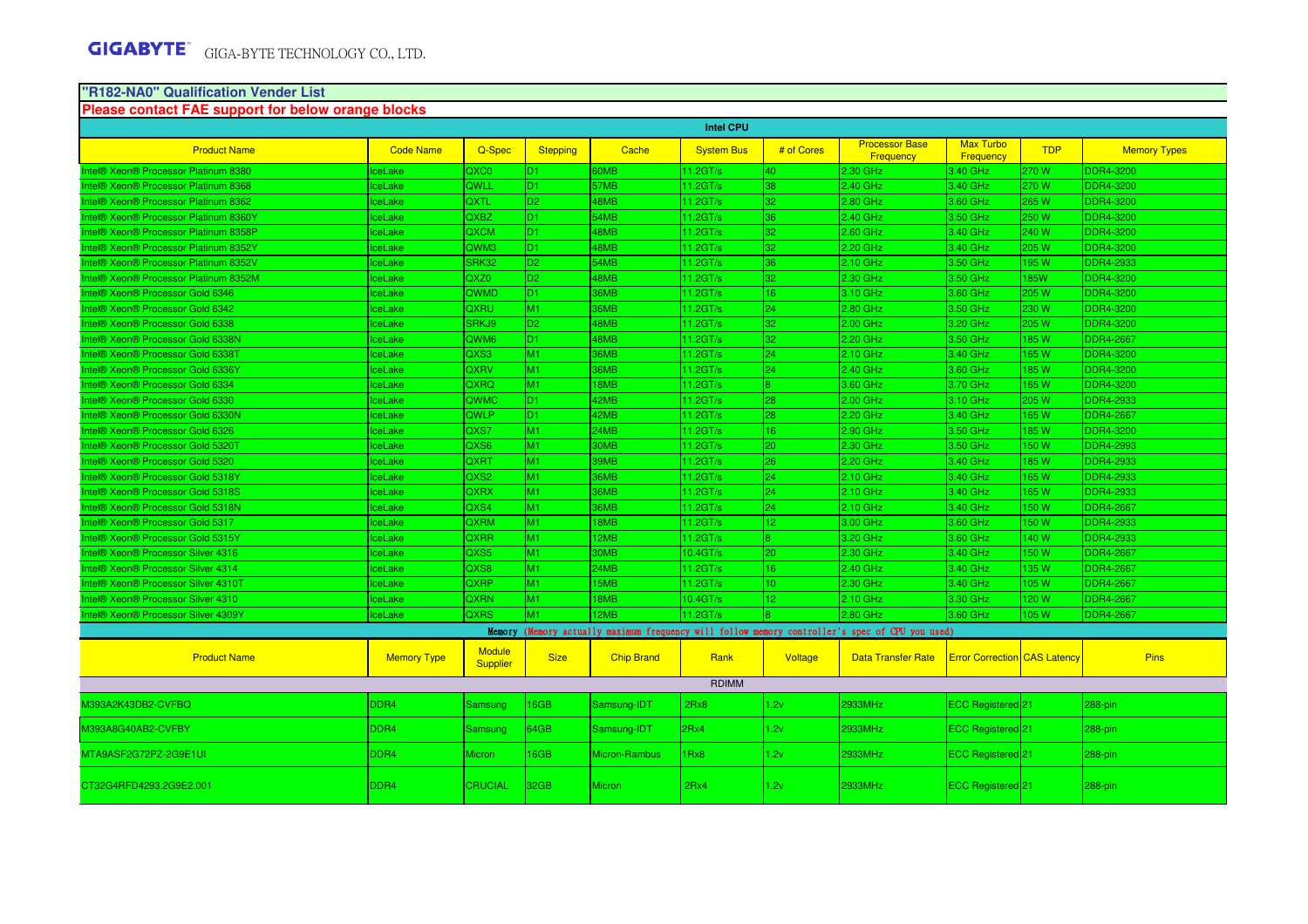| CT32G4RFD4293.36FE2     | DDR4             | <b>CRUCIAL</b> | 32GB        | <b>Micron</b>          | 2Rx4 | 1.2v | 2933MHz | ECC Registered <sup>21</sup> | 288-pin |
|-------------------------|------------------|----------------|-------------|------------------------|------|------|---------|------------------------------|---------|
| MTA36ASF4G72PZ-2G9E2TG  | DDR4             | <b>Micron</b>  | 32GB        | Micron-Montage         | 2Rx4 | 1.2v | 2933MHz | ECC Registered <sup>21</sup> | 288-pin |
| MTA36ASF4G72PZ-2G9E2VG  | DDR4             | <b>Micron</b>  | 32GB        | Micron-IDT             | 2Rx4 | 1.2v | 2933MHz | ECC Registered 21            | 288-pin |
| MTA36ASF4G72PZ-2G9E2UG  | DDR <sub>4</sub> | <b>Micron</b>  | 32GB        | Micron-Rambus          | 2Rx4 | 1.2v | 2933MHz | ECC Registered <sup>21</sup> | 288-pin |
| HMA82GR7DJR8N-XN T8     | DDR4             | <b>SKhynix</b> | <b>I6GB</b> | <b>SKhynix-Rambus</b>  | 2Rx8 | 1.2v | 3200MHz | ECC Registered 22            | 288-pin |
| HMA82GR7DJR8N-XN TG     | DDR4             | <b>SKhynix</b> | <b>I6GB</b> | <b>SKhynix -IDT</b>    | 2Rx8 | 1.2v | 3200MHz | ECC Registered 22            | 288-pin |
| HMAA8GR7CJR4N-XN T4     | DDR4             | <b>SKhynix</b> | 64GB        | <b>SKhynix-Montage</b> | 2Rx4 | 1.2v | 3200MHz | ECC Registered 22            | 288-pin |
| HMAA8GR7CJR4N-XN TG     | DDR4             | <b>SKhynix</b> | 64GB        | SKhynix-IDT            | 2Rx4 | 1.2v | 3200MHz | ECC Registered <sup>22</sup> | 288-pin |
| HMAA8GR7CJR4N-XN T8     | DDR4             | <b>SKhynix</b> | 64GB        | <b>SKhynix-Rambus</b>  | 2Rx4 | 1.2v | 3200MHz | ECC Registered <sup>22</sup> | 288-pin |
| MTA9ASF2G72PZ-3G2E1TI   | DDR4             | <b>Micron</b>  | <b>I6GB</b> | Micron-Montage         | 1Rx8 | 1.2v | 3200MHz | ECC Registered 22            | 288-pin |
| MTA18ASF2G72PZ-3G2E2TI  | DDR4             | <b>Micron</b>  | <b>I6GB</b> | Micron-Montage         | 1Rx4 | 1.2v | 3200MHz | ECC Registered 22            | 288-pin |
| MTA18ASF2G72PDZ-3G2J3UI | DDR4             | <b>Micron</b>  | <b>I6GB</b> | Micron-Rambus          | 2Rx8 | 1.2v | 3200MHz | ECC Registered <sup>22</sup> | 288-pin |
| MTA18ASF2G72PDZ-3G2R1TI | DDR4             | <b>Micron</b>  | <b>I6GB</b> | Micron-Rambus          | 2Rx8 | 1.2v | 3200MHz | ECC Registered 22            | 288-pin |
| MTA18ASF2G72PDZ-3G2R1UI | DDR4             | <b>Micron</b>  | <b>I6GB</b> | Micron-Rambus          | 2Rx8 | 1.2v | 3200MHz | ECC Registered 22            | 288-pin |
| MTA18ASF2G72PDZ-3G2R1VI | DDR4             | <b>Micron</b>  | <b>I6GB</b> | Micron-Rambus          | 2Rx8 | 1.2v | 3200MHz | ECC Registered 22            | 288-pin |
| MTA18ASF2G72PZ-3G2R1UI  | DDR4             | <b>Micron</b>  | <b>I6GB</b> | Micron-Rambus          | 1Rx4 | 1.2v | 3200MHz | ECC Registered <sup>22</sup> | 288-pin |
| MTA36ASF4G72PZ-3G2J3UI  | DDR4             | <b>Micron</b>  | 32GB        | Micron-Rambus          | 2Rx4 | 1.2v | 3200MHz | ECC Registered 22            | 288-pin |
| MTA18ASF4G72PZ-3G2F1TI  | DDR4             | <b>Micron</b>  | 32GB        | Micron-Montage         | 1Rx4 | 1.2v | 3200MHz | ECC Registered 22            | 288-pin |
| MTA18ASF4G72PZ-3G2F1UI  | DDR <sub>4</sub> | <b>Micron</b>  | 32GB        | Micron-Rambus          | 1Rx4 | 1.2v | 3200MHz | ECC Registered 22            | 288-pin |
| MTA36ASF8G72PZ-3G2F1VI  | DDR4             | Micron         | 64GB        | Micron-IDT             | 2Rx4 | 1.2v | 3200MHz | ECC Registered 22            | 288-pin |
| MTA36ASF4G72PZ-3G2R1UI  | DDR4             | <b>Micron</b>  | 32GB        | Micron-Rambus          | 2Rx4 | 1.2v | 3200MHz | ECC Registered 22            | 288-pin |
| MTA18ASF4G72PDZ-3G2F1VI | DDR4             | <b>Micron</b>  | 32GB        | Micron-IDT             | 2Rx8 | 1.2v | 3200MHz | ECC Registered <sup>22</sup> | 288-pin |
| MTA18ASF4G72PDZ-3G2F1UI | DDR <sub>4</sub> | <b>Micron</b>  | 32GB        | Micron-Rambus          | 2Rx8 | 1.2v | 3200MHz | <b>ECC Registered</b> 22     | 288-pin |
| M393A2K43EB3-CWEBQ      | DDR4             | Samsung        | <b>I6GB</b> | Samsung-IDT            | 2Rx8 | 1.2v | 3200MHz | ECC Registered 22            | 288-pin |
| M393A4K40DB3-CWECQ      | DDR4             | Samsung        | 32GB        | Samsung-Montage 2Rx4   |      | 1.2v | 3200MHz | ECC Registered 22            | 288-pin |
| M393A4K40DB3-CWEBQ      | DDR4             | Samsung        | 32GB        | Samsung-IDT            | 2Rx4 | 1.2v | 3200MHz | ECC Registered 22            | 288-pin |
| M393A4K40DB3-CWEGQ      | DDR4             | Samsung        | 32GB        | Samsung-Rambus 2Rx4    |      | 1.2v | 3200MHz | ECC Registered 22            | 288-pin |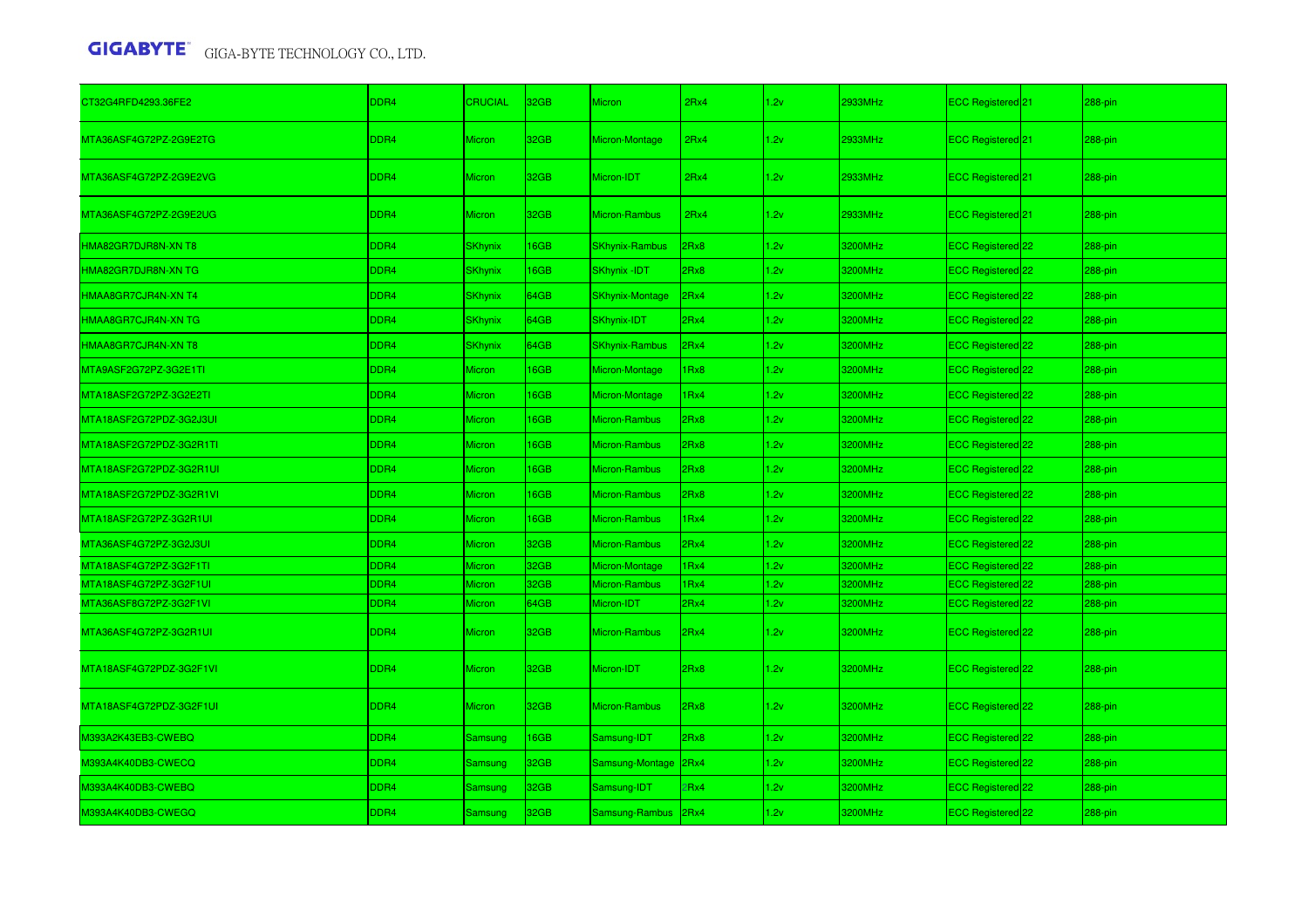| 1393A8G40AB2-CWEBQ                        | DDR4             | Samsung        | 34GB        | Samsung-IDT            | 2Rx4             | 1.2v | 3200MHz                                                                                                                     | ECC Registered 22            | 288-pin     |
|-------------------------------------------|------------------|----------------|-------------|------------------------|------------------|------|-----------------------------------------------------------------------------------------------------------------------------|------------------------------|-------------|
| KSM32RS8/16MER                            | DDR4             | Kingston       | 6GB         | Micron-Rambus          | IRx8             | 1.2v | 3200MHz                                                                                                                     | ECC Registered 22            | $288$ -pin  |
| KSM32RS4/32MER                            | DDR4             | Kingston       | 32GB        | Micron-Rambus          | IRx4             | 1.2v | 3200MHz                                                                                                                     | ECC Registered 22            | 288-pin     |
| AD4R3200716G22-BHYA                       | DDR4             | <b>ADATA</b>   | 6GB         | <b>SKhynix-Montage</b> | 1Rx8             | 1.2v | 3200MHz                                                                                                                     | ECC Registered 22            | 288-pin     |
| 0393A4G40BB3-CWEGQ                        | DDR4             | Samsung        | 32GB        | Samsung-Rambus         | 1Rx4             | 1.2v | 3200MHz                                                                                                                     | ECC Registered 22            | 288-pin     |
| M393A4K40EB3-CWEGQ                        | DDR4             | Samsung        | 32GB        | Samsung-Rambus         | 2Rx4             | 1.2v | 3200MHz                                                                                                                     | <b>ECC Registered</b> 22     | $288 - pin$ |
| M393A4K40EB3-CWECQ                        | DDR <sub>4</sub> | Samsung        | 32GB        | Samsung-Montage 2Rx4   |                  | 1.2v | 3200MHz                                                                                                                     | ECC Registered 22            | 288-pin     |
| M393A4K40EB3-CWEBY                        | DDR4             | Samsung        | 32GB        | Samsung-IDT            | 2Rx4             | 1.2v | 3200MHz                                                                                                                     | ECC Registered 22            | 288-pin     |
| M393A8G40BB4-CWEBY                        | DDR4             | Samsung        | 64GB        | Samsung-IDT            | 2Rx4             | 1.2v | 3200MHz                                                                                                                     | ECC Registered <sup>22</sup> | 288-pin     |
| M393AAG40M32-CAEBQ                        | DDR4             | Samsung        | <b>28GB</b> | Samsung                | 2S2Rx4           | 1.2v | 3200MHz                                                                                                                     | ECC Registered 22            | 288-pin     |
| M393AAG40M32-CAEBY                        | DDR4             | Samsung        | <b>28GB</b> | <b>Samsung</b>         | 2S2Rx4           | 1.2v | 3200MHz                                                                                                                     | ECC Registered 22            | 288-pin     |
| MTA18ASF2G72PZ-3G2R1UI                    | DDR4             | <b>Micron</b>  | 6GB         | Micron-Rambus          | 1Rx4             | 1.2v | 3200MHz                                                                                                                     | ECC Registered 22            | 288-pin     |
| MTA18ASF2G72PZ-3G2R1TI                    | DDR4             | <b>Micron</b>  | 16GB        | Micron-Montage         | 1Rx4             | 1.2v | 3200MHz                                                                                                                     | ECC Registered 22            | 288-pin     |
| MTA18ASF4G72PZ-3G2F1TI                    | DDR <sub>4</sub> | Micron         | 32GB        | Micron-Montage         | 1 <sub>Rx4</sub> | 1.2v | 3200MHz                                                                                                                     | ECC Registered 22            | 288-pin     |
| MTA18ASF4G72PZ-3G2F1UI                    | DDR4             | Micron         | 32GB        | Micron-Rambus          | IRx4             | 1.2v | 3200MHz                                                                                                                     | ECC Registered 22            | 288-pin     |
| MTA18ASF4G72PDZ-3G2F1VI                   | DDR4             | <b>Micron</b>  | 32GB        | Micron-IDT             | 2Rx8             | 1.2v | 3200MHz                                                                                                                     | <b>ECC Registered</b> 22     | $288-pin$   |
| MTA18ASF4G72PDZ-3G2F1UI                   | DDR4             | <b>Micron</b>  | 32GB        | Micron-Rambus          | 2Rx8             | 1.2v | 3200MHz                                                                                                                     | ECC Registered 22            | 288-pin     |
| MTA9ASF1G72PZ-3G2R1VI                     | DDR4             | Micron         | 8GB         | Micron-IDT             | 1Rx8             | 1.2v | 3200MHz                                                                                                                     | ECC Registered 22            | 288-pin     |
| MTA36ASF8G72PZ-3G2F1VI                    | DDR <sub>4</sub> | Micron         | 64GB        | Micron-IDT             | 2Rx4             | 1.2v | 3200MHz                                                                                                                     | <b>ECC Registered</b> 22     | $288-pin$   |
| MTA9ASF2G72PZ-3G2F1UI                     | DDR <sub>4</sub> | Micron         | 16GB        | Micron-Rambus          | 1Rx8             | 1.2v | 3200MHz                                                                                                                     | ECC Registered <sup>22</sup> | 288-pin     |
| <b><sm32rd8 16mrr<="" b=""></sm32rd8></b> | DDR4             | Kingston       | 16GB        | Micron-Rambus          | 2Rx8             | 1.2v | 3200MHz                                                                                                                     | ECC Registered <sup>22</sup> | 288-pin     |
| KSM32RD4/32MRR                            | DDR4             | Kingston       | 32GB        | Micron-Rambus          | 2Rx4             | 1.2v | 3200MHz                                                                                                                     | ECC Registered <sup>22</sup> | 288-pin     |
|                                           |                  |                |             |                        | <b>LRDIMM</b>    |      |                                                                                                                             |                              |             |
| 0386A8K40CM2-CVFBY                        | DDR4             | <b>Samsung</b> | 64GB        | Samsung-IDT            | 4DRx4            | 1.2v | 2933MHz                                                                                                                     | ECC Registered 21            | 288-pin     |
| M386AAG40MMB-CVFC0                        | DDR <sub>4</sub> | Samsung        | 128GB       | <b>Samsung</b>         | 4DRx4            | 1.2v | 2933MHz                                                                                                                     | ECC Registered <sup>21</sup> | 288-pin     |
| 0386A8K40DM2-CWELQ                        | DDR4             | Samsung        | 64GB        | Samsung-IDT            | 4DRx4            | 1.2v | 3200MHz                                                                                                                     | ECC Registered 22            | 288-pin     |
|                                           |                  |                |             |                        |                  |      | Intel Optane™ Persistent Memory 200 Series (Barlow PASS)Due to thermal limitaiton, please mark as orange color if test pass |                              |             |
| NMB1XBD128GQS QVSN                        | DDR-T            | Intel          | 128GB       |                        |                  |      | 3200MHz                                                                                                                     |                              | 288-pin     |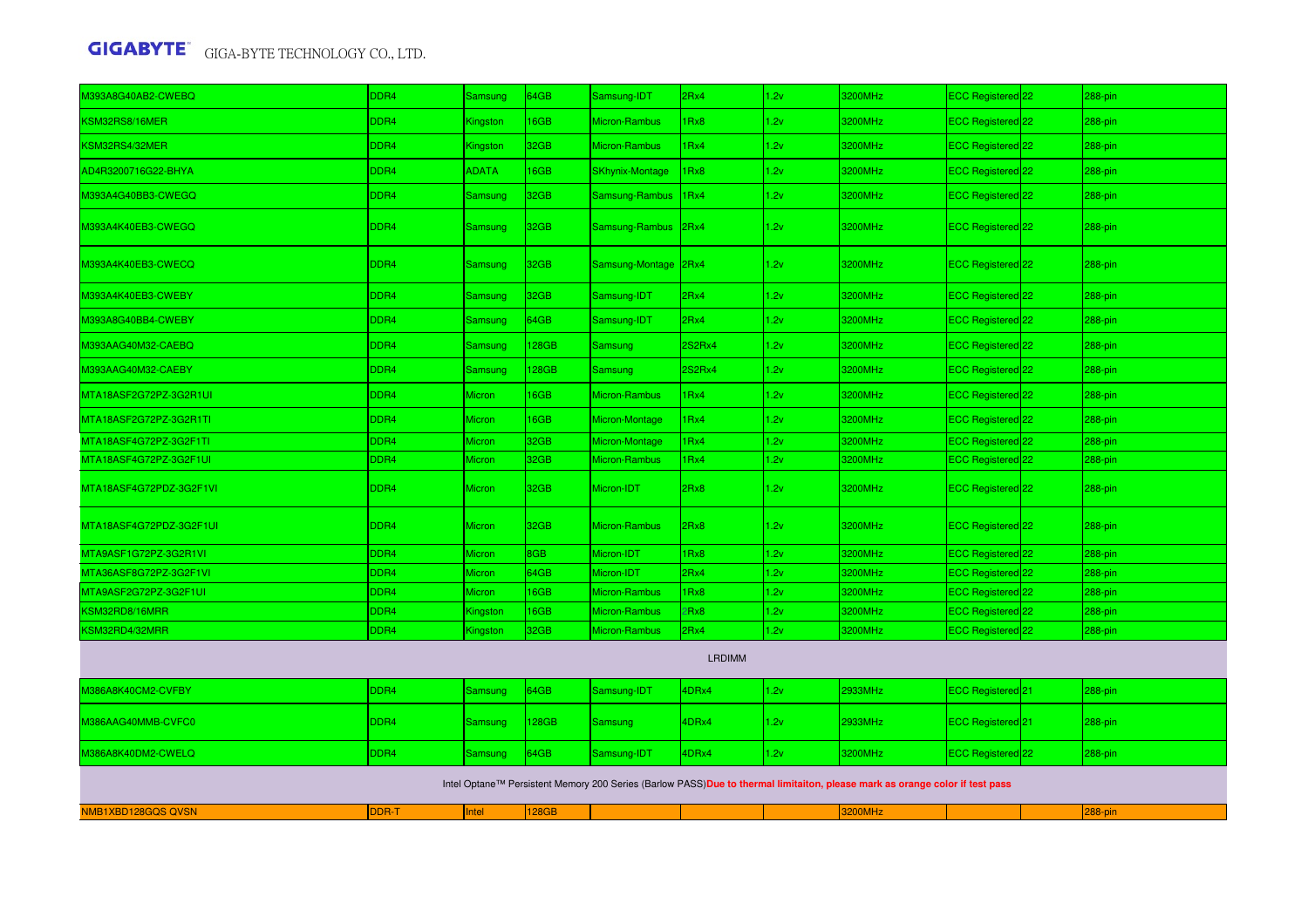| NMB1XBD256GQSQVSP                               | DDR-T       | Intel                    | 256GB              |                                                                                  |                                     |                        | 3200MHz                                    |              |            | 288-pin     |
|-------------------------------------------------|-------------|--------------------------|--------------------|----------------------------------------------------------------------------------|-------------------------------------|------------------------|--------------------------------------------|--------------|------------|-------------|
| NMB1XBD512GQS QVSQ                              | DDR-T       | Intel                    | 512GB              |                                                                                  |                                     |                        | 3200MHz                                    |              |            | $288$ -pin  |
|                                                 |             |                          |                    | HDD (If the system build-in with RAID card , please refer to RAID card QVL list) |                                     |                        |                                            |              |            |             |
| <b>Product Name</b>                             | <b>Type</b> | Vendor                   | <b>Form Factor</b> | Format                                                                           | Capacity                            | <b>Interface Speed</b> | <b>Series</b>                              | Cache        | <b>RPM</b> | Encryption  |
|                                                 |             |                          |                    |                                                                                  | Seagate Enterprise Capacity 2.5 HDD |                        |                                            |              |            |             |
| ST2000NX0243                                    | <b>SATA</b> | Seagate                  | 2.5"               | 4Kn                                                                              | 2TB                                 | 6Gb/s                  | <b>Exos 7E2000</b><br>(Enterprise Capacity | <b>128MB</b> | 7200       | N/A         |
|                                                 |             |                          |                    |                                                                                  | <b>SATA/SAS SSD</b>                 |                        | V.3)                                       |              |            |             |
| <b>Product Name</b>                             | <b>Type</b> | Vendor                   | <b>Form Factor</b> | Interface                                                                        | Capacity                            | <b>Interface Speed</b> | <b>FW</b>                                  |              |            | <b>Note</b> |
|                                                 |             |                          |                    |                                                                                  | <b>SATA/SAS SSD</b>                 |                        |                                            |              |            |             |
| MTFDDAK3T8TDS-1AW1ZABYY (5300 PRO)              | SSD         |                          | 2.5"               | <b>SATA</b>                                                                      | 3.84TB                              | 6Gb/s                  |                                            |              |            |             |
| MTFDDAK1T9TDS-1AW1ZABYY (5300 PRO)              | <b>SSD</b>  | Micron                   | 2.5"               | <b>SATA</b>                                                                      | 1.92TB                              | 6Gb/s                  |                                            |              |            |             |
| MZ7L3480HCHQ-00A07 PM893 Series                 | <b>SSD</b>  | Micron<br><b>Samsung</b> | 2.5"               | <b>SATA</b>                                                                      | 480GB                               | 6Gb/s                  |                                            |              |            |             |
| MZ7L33T8HBLT-00A07 PM893 Series                 | <b>SSD</b>  | Samsung                  | 2.5"               | <b>SATA</b>                                                                      | 3.84TB                              | 6Gb/s                  |                                            |              |            |             |
| MZ-7LH1T9NE 883 DCT Series                      | <b>SSD</b>  |                          | 2.5"               | <b>SATA</b>                                                                      | 1.92TB                              | 6Gb/s                  |                                            |              |            |             |
| SSDSC2KG019T8 D3-S4610 Series                   | <b>SSD</b>  | Samsung<br>Intel         | 2.5"               | <b>SATA</b>                                                                      | .92TB                               | 6Gb/s                  |                                            |              |            |             |
| SSDSC2KB019T8 D3-S4510 Series                   | <b>SSD</b>  | Intel                    | 2.5"               | <b>SATA</b>                                                                      | .92TB                               | 6Gb/s                  |                                            |              |            |             |
| SSDSC2KB019TZ D3-S4520 Series                   | <b>SSD</b>  | Intel                    | 2.5"               | <b>SATA</b>                                                                      | .92TB                               | 6Gb/s                  |                                            |              |            |             |
| XA960LE10063                                    | <b>SSD</b>  | Seagate                  | 2.5"               | <b>SATA</b>                                                                      | 960GB                               | 6Gb/s                  |                                            |              |            |             |
| XA480LE10063                                    | <b>SSD</b>  | Seagate                  | 2.5"               | <b>SATA</b>                                                                      | 480GB                               | 6Gb/s                  |                                            |              |            |             |
| KHK61RSE960G                                    | <b>SSD</b>  | <b>Toshiba</b>           | 2.5"               | <b>SATA</b>                                                                      | <b>960GB</b>                        | 6Gb/s                  |                                            |              |            |             |
|                                                 |             |                          |                    |                                                                                  | <b>PCIe SSD</b>                     |                        |                                            |              |            |             |
| <b>Product Name</b>                             | Type        | Vendor                   | <b>Form Factor</b> | Interface                                                                        | <b>Capacity</b>                     | <b>Interface Speed</b> |                                            |              |            | <b>Note</b> |
|                                                 |             |                          |                    |                                                                                  | PCIe SSD                            |                        |                                            |              |            |             |
| SSDPEDKX040T701 P4500 Series PCIe Gen3 x4 4TB   | PCle        | Intel                    | $PCI-E 3.0$        | PCle(NVMe)                                                                       | 4TB                                 | Gen3 x4                |                                            |              |            |             |
| Samsung PM1725b MZPLL3T2HAJQ PCIe Gen3 x8 3.2TB | PCle        | Samsung                  | <b>PCI-E 3.0</b>   | PCle(NVMe)                                                                       | 3.2TB                               | Gen3 x8                |                                            |              |            |             |
|                                                 |             |                          |                    |                                                                                  | U.2                                 |                        |                                            |              |            |             |
| <b>Product Name</b>                             | <b>Type</b> | Vendor                   | <b>Form Factor</b> | Interface                                                                        | Capacity                            | <b>Interface Speed</b> |                                            |              |            | <b>Note</b> |
|                                                 |             |                          |                    |                                                                                  | U.2 (VROC support)                  |                        |                                            |              |            |             |
| SSDPE2KE032T801 P4610 Series                    | U.2         | Intel                    | 2.5"               | <b>SFF8639(NVMe)</b>                                                             | 3.2TB                               | Gen3 x4                |                                            |              |            |             |
| SSDPE2KX020T801 P4510 Series                    | U.2         | Intel                    | 2.5"               | <b>SFF8639(NVMe)</b>                                                             | 2TB                                 | Gen3 x4                |                                            |              |            |             |
|                                                 |             |                          |                    |                                                                                  | U.2                                 |                        |                                            |              |            |             |
| SSDPF2NV153TZ D5-P5316 Series                   | U.2         | Intel                    | 2.5"               | <b>SFF8639(NVMe)</b>                                                             | 15.35TB                             | PCIe Gen4 x4           |                                            |              |            |             |
| SSDPE2KE032T801 P4610 Series                    | U.2         | Intel                    | 2.5"               | <b>SFF8639(NVMe)</b>                                                             | 3.2TB                               | Gen3 x4                |                                            |              |            |             |
| SSDPE2KX020T801 P4510 Series                    | U.2         | Intel                    | 2.5"               | <b>SFF8639(NVMe)</b>                                                             | 2TB                                 | Gen3 x4                |                                            |              |            |             |
| MZWLL3T2HAJQ PM1725b Series                     | U.2         | <b>Samsung</b>           | 2.5"               | <b>SFF8639(NVMe)</b>                                                             | 3.2TB                               | Gen3 x4                |                                            |              |            |             |
| MTFDHAL3T2TCU 9200 Series                       | U.2         | Micron                   | 2.5"               | SFF8639(NVMe)                                                                    | 3.2TB                               | Gen3 x4                |                                            |              |            |             |
| KCD51LUG960G CD5 Series                         | U.2         | Toshiba                  | 2.5"               | <b>SFF8639(NVMe)</b>                                                             | 960GB                               | Gen3 x4                |                                            |              |            |             |
|                                                 |             |                          |                    |                                                                                  | U.3                                 |                        |                                            |              |            |             |
| KCM61RUL3T84 CM6-R Series                       | U.3         | <b>KIOXIA</b>            | 2.5"               | <b>SFF8639(NVMe)</b>                                                             | 3.84TB                              | Gen4 x4                |                                            |              |            |             |
| KCD61LUL1T92 CD6-R Series                       | U.3         | <b>KIOXIA</b>            | 2.5"               | <b>SFF8639(NVMe)</b>                                                             | 1.92TB                              | PCle Gen4 x4           |                                            |              |            |             |
| KCD61LUL3T84 CD6-R Series                       | U.3         | <b>KIOXIA</b>            | 2.5"               | <b>SFF8639(NVMe)</b>                                                             | 3.84TB                              | PCIe Gen4 x4           |                                            |              |            |             |
| KCM61RUL960G CM6-R Series                       | U.3         | <b>KIOXIA</b>            | 2.5"               | SFF8639(NVMe)                                                                    | 960GB                               | PCIe Gen4 x4           |                                            |              |            |             |
|                                                 |             |                          |                    |                                                                                  | <b>SATA DOM</b>                     |                        |                                            |              |            |             |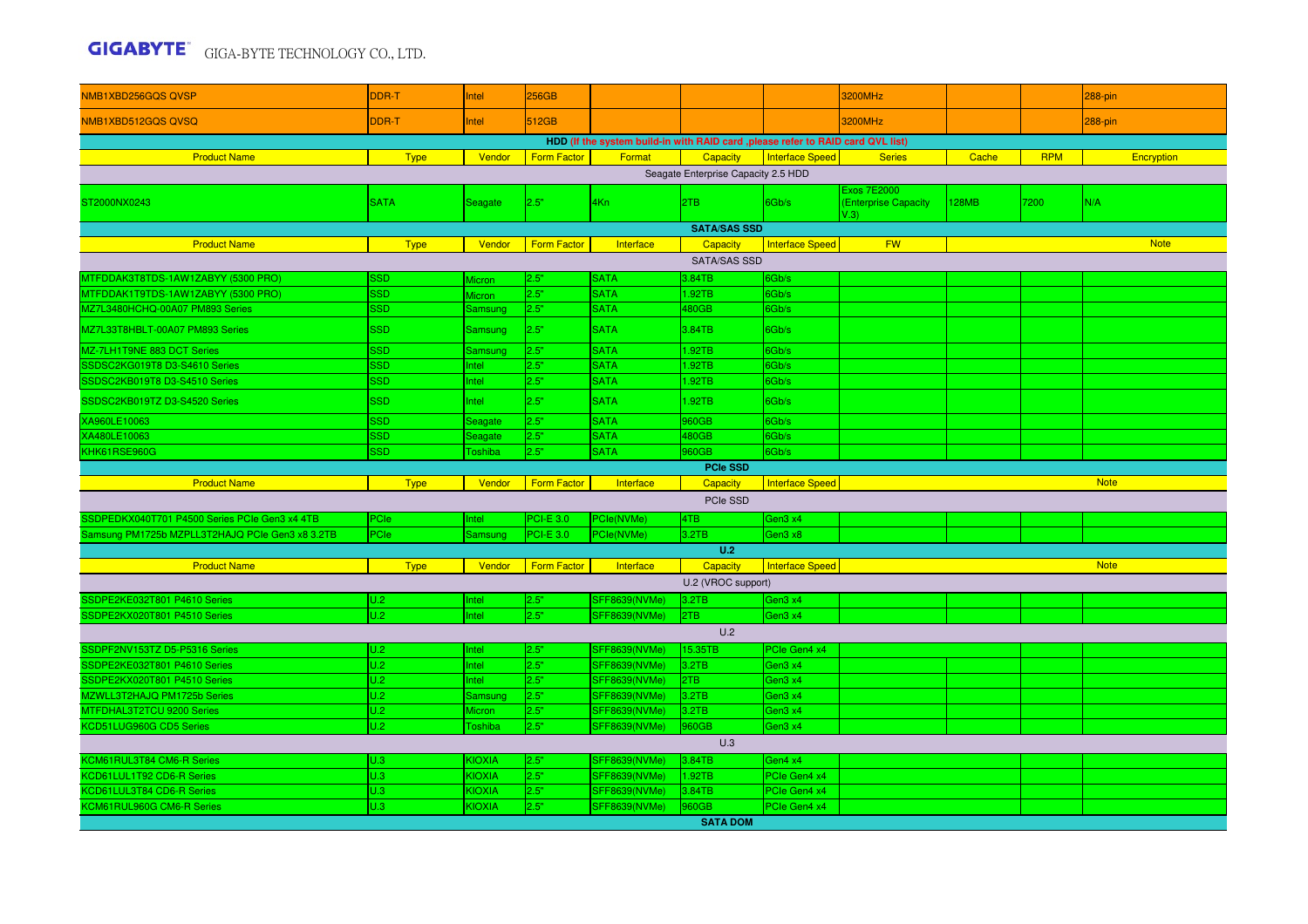| <b>Product Name</b>                                    | <b>Type</b>                               | Vendor                                       | <b>Capacity</b>              | <b>Flash Type</b>                    | Max. Channels                 | Max. Power<br><b>Consumption</b>        | <b>Note</b>                                 |  |  |             |  |
|--------------------------------------------------------|-------------------------------------------|----------------------------------------------|------------------------------|--------------------------------------|-------------------------------|-----------------------------------------|---------------------------------------------|--|--|-------------|--|
|                                                        |                                           |                                              |                              |                                      | SATA III                      |                                         |                                             |  |  |             |  |
| Innodisk SATADOM-SL 3ME4 DESSL-64GM41BC1SCB            | Vertical                                  | <b>INNODISK</b>                              | 64GB                         | <b>MLC</b>                           |                               | 1 0.734 W                               |                                             |  |  |             |  |
| Innodisk SATADOM-SL 3ME4 DESSL-A28M41BCADCB-D33        | Vertical                                  | <b>INNODISK</b>                              | 28GB                         | <b>MLC</b>                           |                               | 1.02 W                                  |                                             |  |  |             |  |
| Innodisk SATADOM-ML 3ME4 DESML-64GM41BCADCB            | Vertical                                  | <b>INNODISK</b>                              | 64GB                         | <b>MLC</b>                           |                               | 2 0.815 W                               |                                             |  |  |             |  |
| Innodisk SATADOM-SH TYPE C 3ME4 DESSC-<br>64GM41BC1SCB | Horizontal                                | <b>INNODISK</b>                              | 34GB                         | <b>MLC</b>                           |                               | 10.626 W                                |                                             |  |  |             |  |
|                                                        |                                           |                                              |                              |                                      | <b>RAID Cards</b>             |                                         |                                             |  |  |             |  |
| Model                                                  | RAID-on-Chip<br>Controller                | <b>Host Bus</b><br><b>Type</b>               |                              | Internal Ports Internal Connectors   | <b>External Ports</b>         | External<br><b>Connectors</b>           | <b>Data Transfer Rates</b>                  |  |  | <b>Note</b> |  |
|                                                        |                                           |                                              |                              |                                      | <b>GIGABYTE Storage Cards</b> |                                         |                                             |  |  |             |  |
| <b>CRA3338</b>                                         | <b>LSI SAS 3008</b>                       | PCIe-x8<br>Gen3 x8 bus                       |                              | 2 xMini-SAS HD for<br>Bx SAS         |                               |                                         | 2Gb/s ports                                 |  |  |             |  |
| <b>CSA3548</b>                                         | <b>LSI SAS 3008</b>                       | PCIe-x8<br>Gen3 x8 bus                       |                              |                                      |                               | 2 x external<br>8Mini-SAS HD<br>SFF8644 | 12Gb/s ports                                |  |  |             |  |
| <b>CRA4448</b>                                         | <b>LSI SAS 3108</b>                       | PCIe-x8<br>Gen3 x8 bus                       |                              | 2 x internal Mini-<br>SAS HD SFF8643 |                               |                                         | 12Gb/s ports                                |  |  |             |  |
| <b>CRAO438</b>                                         | <b>LSI SAS 3108</b>                       | <b>OCP PCIe-</b><br>$x8$ Gen3 $x8$ 8<br>bus  |                              | 2 x SlimSAS ports                    |                               |                                         | 12Gb/s ports                                |  |  |             |  |
| <b>CRAO338</b>                                         | <b>LSI SAS 3008</b>                       | <b>OCP PCIe-</b><br>$x8$ Gen3 $x8$ 8<br>bus. |                              | 2 x SlimSAS ports                    |                               |                                         | 12Gb/s ports                                |  |  |             |  |
| <b>LSI RAID Controller Cards</b>                       |                                           |                                              |                              |                                      |                               |                                         |                                             |  |  |             |  |
| MegaRAID SAS 9460-16i without Tri-mode                 | SAS3516 dual-core<br>RAID-on-Chip (ROC    | <b>x8 lane PCI</b><br>Express®               |                              | 4 x Mini-SAS HD<br><b>SFF-8643</b>   |                               |                                         | 12Gb/s SAS 3.0                              |  |  |             |  |
| MegaRAID 9560-16i without Tri-mode                     | SAS3916 Tri-Mode<br>RAID-on-Chip (ROC) x8 | PCIe Gen4                                    | 16                           | 2 x8 SlimSAS SFF-<br>8654            |                               |                                         | Up to 12Gb/s per port                       |  |  |             |  |
|                                                        |                                           |                                              |                              |                                      | LSI Host Bus Adapters (HBAs)  |                                         |                                             |  |  |             |  |
| LSI SAS 9400-16i without Tri-mode                      | <b>SAS3416</b>                            | x8 lane PCI<br><b>Express®</b>               | 16                           | 4 x Mini-SAS HD<br><b>SFF-8643</b>   |                               |                                         | 12Gb/s SAS 3.0                              |  |  |             |  |
|                                                        |                                           |                                              |                              |                                      | Microsemi RAID Cards          |                                         |                                             |  |  |             |  |
| SmartRAID 3154-16i                                     | <b>PM8236</b>                             | 8-Lane PCIe<br>Gen3                          |                              | 4 x Internal, SFF-<br>3643           |                               |                                         | 12 Gb/s per port                            |  |  |             |  |
|                                                        |                                           |                                              |                              |                                      | Microsemi Host Bus Adapters   |                                         |                                             |  |  |             |  |
| SmartHBA 2100-8i                                       | <b>PM8222</b>                             | 8-Lane PCIe<br>Gen3                          |                              | 2 x Internal, SFF-<br>8643           |                               |                                         | 12 Gb/s per port                            |  |  |             |  |
|                                                        |                                           |                                              |                              |                                      | LSI Tri-mode card             |                                         |                                             |  |  |             |  |
| MegaRAID 9560-16i with Tri-mode                        | SAS3916 Tri-Mode<br>RAID-on-Chip (ROC)    | PCIe Gen4<br>$\mathsf{lx8}$                  | 16                           | 2 x8 SlimSAS SFF-<br>8654            |                               |                                         | Up to 12Gb/s per port                       |  |  |             |  |
|                                                        |                                           |                                              |                              |                                      | <b>LAN Cards</b>              |                                         |                                             |  |  |             |  |
| <b>Product Name</b>                                    | Connector                                 |                                              | <b>System Interface Type</b> | # of Ports                           | <b>Data Rate</b>              |                                         |                                             |  |  | <b>Note</b> |  |
|                                                        |                                           |                                              |                              |                                      | <b>GIGABYTE LAN Cards</b>     |                                         |                                             |  |  |             |  |
| <b>CLNO832</b>                                         | SFP+                                      | OCP PCIe x8 Gen2 x8                          |                              | Dual                                 | 10Gb/s per port               |                                         | INTEL 82599ES Support OCP 2.0 type1         |  |  |             |  |
| CLNOQ42                                                | SFP <sub>28</sub>                         | OCP PCIe x8 Gen3 x8                          |                              | Dual                                 | 25Gb/s per port               |                                         | Qlogic (Cavium) QL41401-A2G Support OCP 2.0 |  |  |             |  |
| <b>CLNO222</b>                                         | <b>RJ-45</b>                              | OCP PCIe Gen3 x4                             |                              | Dual                                 | 10Gb/s per port               |                                         | INTEL X550-AT2 Support OCP 2.0 type1        |  |  |             |  |
| <b>CLN4752</b>                                         | QSFP+                                     | PCIe x8 Gen3 x8                              |                              | Dual                                 | 40Gb/s per port               |                                         | <b>INTEL XL710</b>                          |  |  |             |  |
| <b>CLN4224</b>                                         | <b>RJ-45</b>                              | PCIe x8 Gen3 x4                              |                              | Quad                                 | 10Gb/s per port               |                                         | <b>INTEL X550-AT2</b>                       |  |  |             |  |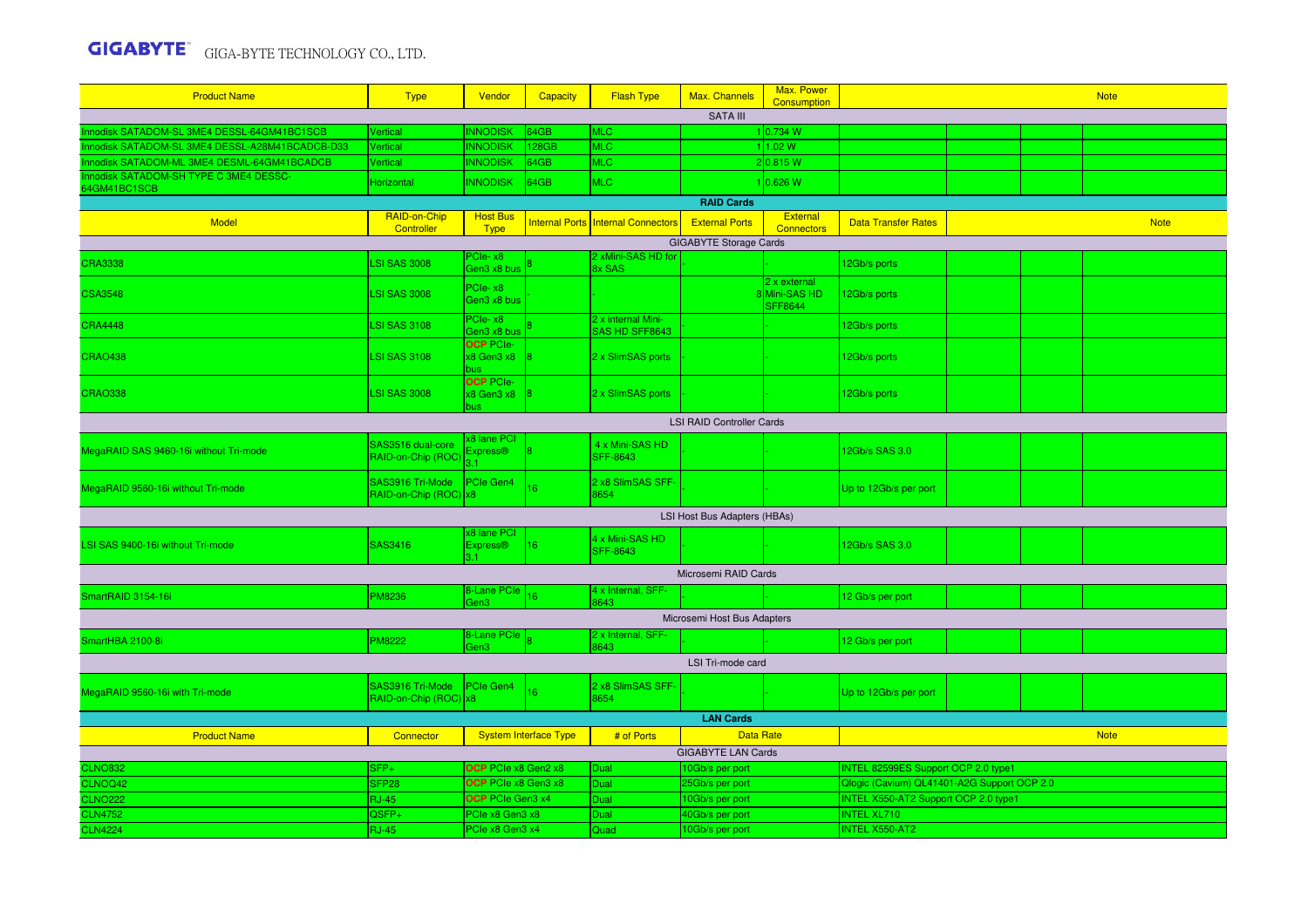| <b>CLN4M34</b>                                       | SFP <sub>28</sub> | PCIe Gen3 x16                   |                 | Quad        | 10Gb/s per port                                | Mellanox ConnectX-4                                                                         |
|------------------------------------------------------|-------------------|---------------------------------|-----------------|-------------|------------------------------------------------|---------------------------------------------------------------------------------------------|
|                                                      |                   |                                 |                 |             | Intel_10GbE                                    |                                                                                             |
| Intel® Ethernet Network Adapter X722-DA4             | SFP+              | PCIe v3.0 (8.0 GT/s)            |                 | Quad        | 10Gb/s per port                                |                                                                                             |
|                                                      |                   |                                 |                 |             | Intel 25GbE                                    |                                                                                             |
| Intel® Ethernet Network Adapter XXV710-DA2 for OCP   | SFP <sub>28</sub> | <b>OCP PCIe v3.0 (8.0 GT/s)</b> |                 | Dual        | 25Gb/s per port                                | Support OCP 2.0 type1                                                                       |
| Intel® Ethernet Network Adapter XXV710-DA2           | SFP <sub>28</sub> | PCIe v3.0 (8.0 GT/s)            |                 | Dual        | 25Gb/s per port                                |                                                                                             |
|                                                      |                   |                                 |                 |             | Intel 40GbE                                    |                                                                                             |
| Intel® Ethernet Converged Network Adapter XL710-QDA2 | QSFP+             | PCle v3.0 (8.0 GT/s)            |                 | Dual        | 40Gb/s per port                                |                                                                                             |
|                                                      |                   |                                 |                 |             | Mellanox ConnectX                              |                                                                                             |
| MCX566A-CDAI                                         | QSFP28            | <b>OCP PCle 4.0 x16</b>         |                 | Dual        | 100Gb/s per port                               | Mellanox ConnectX-5 Ex EN / Support OCP 3.0                                                 |
| MCX516A-CDAT                                         | QSFP28            | <b>PCIe 4.0 ×16</b>             |                 | Dual        | 100Gb/s per port                               | Mellanox ConnectX-5 Ex EN                                                                   |
| MCX516A-CCAT                                         | QSFP28            | PCIe Gen3 x16                   |                 | Dual        | 100Gb/s per port                               | Mellanox ConnectX-5 EN                                                                      |
| MCX515A-CCAT                                         | QSFP28            | PCIe Gen3 x16                   |                 | Single      | 100Gb/s per port                               | Mellanox ConnectX-5 EN                                                                      |
| MCX4421A-ACQN                                        | SFP <sub>28</sub> | <b>OCP</b> PCIe Gen3 x8         |                 | Dual        | 25Gb/s per port                                | Mellanox ConnectX-4 Lx EN / Support OCP 2.0                                                 |
| MCX4121A-ACAT                                        | SFP <sub>28</sub> | PCIe Gen3 x8                    |                 | Dual        | 25Gb/s per port                                | Mellanox ConnectX-4 Lx EN                                                                   |
|                                                      |                   |                                 |                 |             | Mellanox VPI Adapter Cards                     |                                                                                             |
| <b>MCX654106A-HCAT</b>                               | QSFP56            | PCIe 3.0 x16                    |                 | Dual        | 200Gb/s per port                               | Mellanox ConnectX-6 Ex VPI (InfiniBand)<br>PCle3.0 x16 + PCle3.0x16 aux. card Socket Direct |
| <b>MCX653106A-HDAT</b>                               | QSFP56            | <b>PCle 4.0 x16</b>             |                 | Dual        | 200Gb/s per port                               | Mellanox ConnectX-6 Ex VPI (InfiniBand)                                                     |
| <b>MCX653105A-ECAT</b>                               | QSFP56            | <b>PCIe 4.0 ×16</b>             |                 | Single      | 100Gb/s per port                               | Mellanox ConnectX-6 Ex VPI (InfiniBand)                                                     |
| <b>MCX653106A-ECAT</b>                               | QSFP56            | <b>PCIe 4.0 ×16</b>             |                 | Dual        | 100Gb/s per port                               | Mellanox ConnectX-6 Ex VPI (InfiniBand)                                                     |
| MCX556A-EDAT                                         | QSFP28            | <b>PCIe 4.0 ×16</b>             |                 | Dual        | 100Gb/s per port                               | Mellanox ConnectX-5 Ex VPI (InfiniBand)                                                     |
| MCX555A-ECAT                                         | QSFP28            | PCIe 3.0 x16                    |                 | Single      | 100Gb/s per port                               | Mellanox ConnectX-5 VPI (InfiniBand)                                                        |
|                                                      |                   |                                 |                 |             | Qlogic LAN Adapters                            |                                                                                             |
| QL45611HLCU                                          | QSFP28            | PCIe x16 Gen3 x16               |                 | Single      | 100Gb/s per port                               |                                                                                             |
| QLE3442-RJ-CK                                        | <b>RJ-45</b>      | PCIe x8 Gen3 x8                 |                 | Dual        | 10Gb/s per port                                |                                                                                             |
|                                                      |                   |                                 |                 |             | Broadcom (Emulex) Ethernet Networking Adapters |                                                                                             |
| BCM957508-P2100G                                     | QSFP56            | <b>PCIe 4.0 ×16</b>             |                 | Dual        | 100Gb/s per port                               | <b>BCM57508</b>                                                                             |
| BCM957414A4142CC                                     | SFP <sub>28</sub> | PCIe 3.0 x8                     |                 | Dual        | 25Gb/s per port                                | <b>BCM57414</b>                                                                             |
| BCM957508-N2100G                                     | QSFP56            | <b>OCP PCIe 4.0</b>             |                 | Dual        | 100Gb/s per port                               | BCM57508 / Support OCP 3.0                                                                  |
| BCM957504-N425G                                      | SFP <sub>28</sub> | OCP PCIe 4.0                    |                 | Quad        | 25Gb/s per port                                | BCM57504 / Support OCP 3.0                                                                  |
| BCM957414M4142C                                      | SFP <sub>28</sub> | OCP PCIe 3.0 x8                 |                 | <b>Dual</b> | 25Gb/s per port                                | BCM57414 / Support OCP 2.0 type1                                                            |
| BCM957416A4160C                                      | <b>RJ-45</b>      | PCIe 3.0 x8                     |                 | Dual        | 10Gb/s per port                                | BCM5741 (P210TP)                                                                            |
|                                                      |                   |                                 |                 |             | Broadcom FC Host Bus Adapter                   |                                                                                             |
| LPe32002-M2                                          | SFP+              | PCIe 3.0 x8                     |                 | Dual        | 32Gb/s per port                                | <b>XE501</b> controller                                                                     |
| LPe31002-M6                                          | $SFP+$            | PCIe Gen3 x8                    |                 | Dual        | 16Gb/s per port                                | <b>XE501</b> controller                                                                     |
|                                                      |                   |                                 |                 |             | <b>USB Device</b>                              |                                                                                             |
| <b>Product Name</b>                                  | <b>Type</b>       | Vendor                          | <b>Capacity</b> |             |                                                | <b>Note</b>                                                                                 |